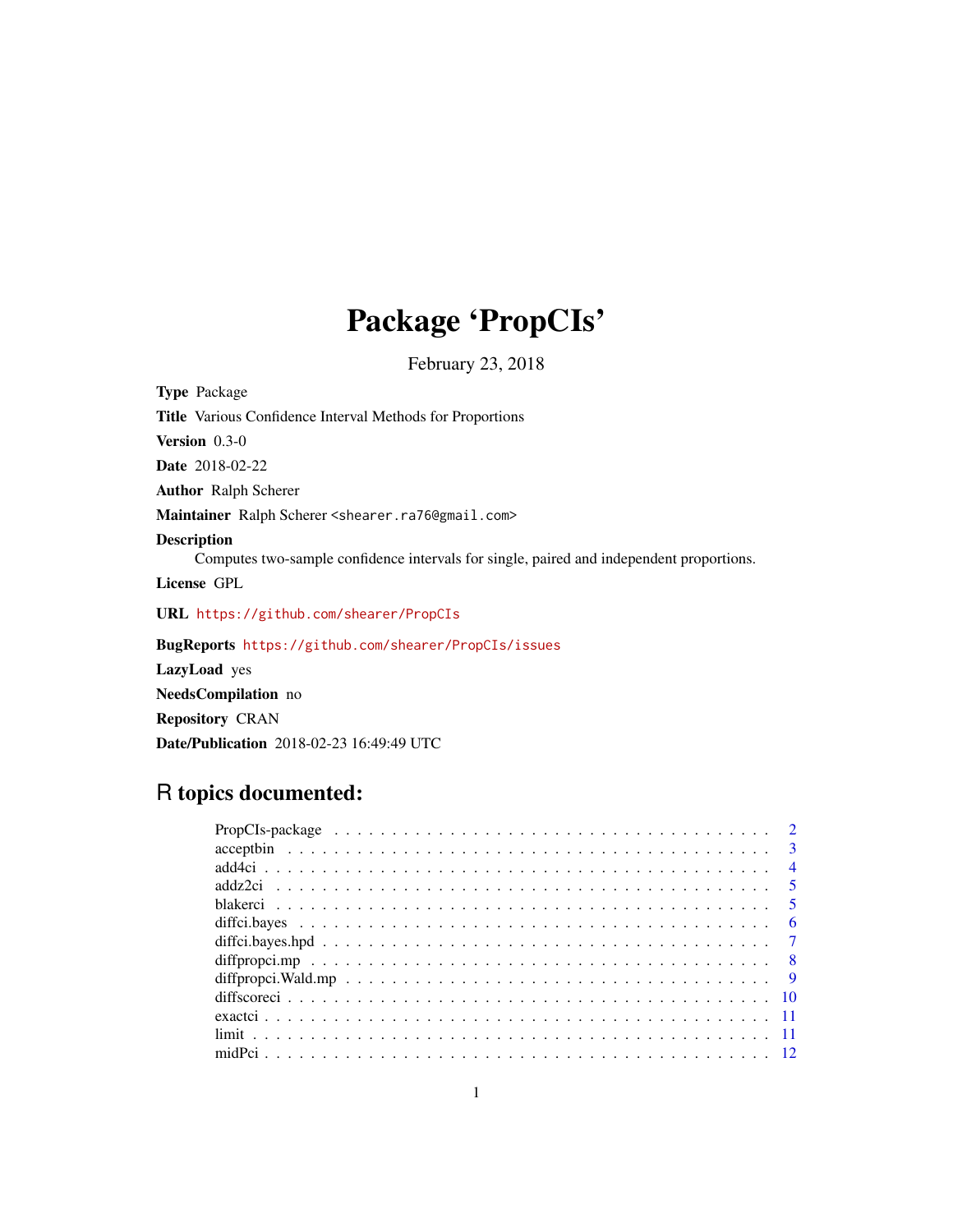# <span id="page-1-0"></span>2 PropCIs-package

| Index |  |
|-------|--|
|       |  |
|       |  |
|       |  |
|       |  |
|       |  |
|       |  |
|       |  |
|       |  |
|       |  |

PropCIs-package *Confidence intervals for single, paired and independent proportions*

#### Description

Computes confidence intervals for single proportions as well as for differences in dependent and independent proportions, the odds-ratio and the relative risk in a 2x2 table. Intervals are available for independent samples and matched pairs. The functions are partly written by assistants of Alan Agresti, see website <http://www.stat.ufl.edu/~aa/cda/cda.html>.

#### Details

| Package:  | PropCIs    |
|-----------|------------|
| Type:     | Package    |
| Version:  | $0.3-0$    |
| Date:     | 2018-02-22 |
| License:  | $GPL=2$    |
| LazyLoad: | yes        |

#### Author(s)

Ralph Scherer

Maintainer: Ralph Scherer <shearer.ra76@gmail.com>

#### References

Agresti, A., Coull, B. (1998) Approximate is better than exact for interval estimation of binomial proportions. *The American Statistician* 52, 119–126.

Agresti, A., Caffo, B.(2000) Simple and effective confidence intervals for proportions and difference of proportions result from adding two successes and two failures. *The American Statistician* 54 (4), 280–288.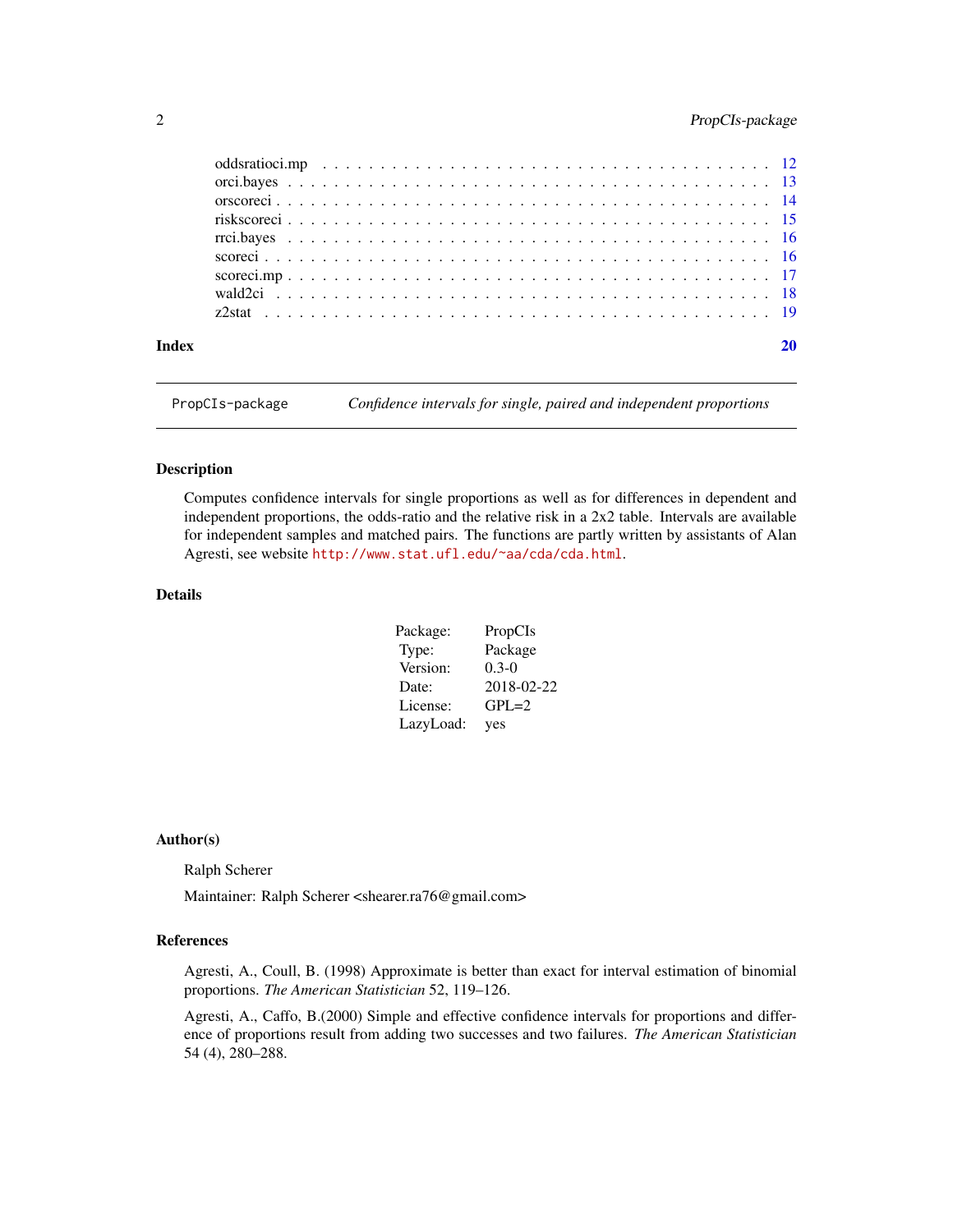#### <span id="page-2-0"></span>acceptbin 3

Agresti, A. (2002) Categorical Data Analysis. Wiley, 2nd Edition.

Agresti, A. and Min, Y. (2005) Simple improved confidence intervals for comparing matched proportions *Statistics in Medicine* 24 (5), 729–740.

Agresti, A., Gottard, A. (2005) Randomized confidence intervals and the mid-P approach, discussion of article by C. Geyer and G. Meeden, *Statistical Science* 20, 367–371.

Altman, D. G. (1999) Practical statistics for medical research. London, Chapman & Hall.

Blaker, H. (2000). Confidence curves and improved exact confidence intervals for discrete distributions, *Canadian Journal of Statistics* 28 (4), 783–798.

Clopper, C. and Pearson, E.S. (1934) The use of cenfidence or fiducial limits illustrated in the case of the binomial. *Biometrika* 26, 404–413.

Koopman PAR. (1985) Confidence limits for the ratio of two binomial proportions. *Biometrics* 40, 513–517.

Mee, RW. (1984) Confidence bounds for the difference between two probabilities. *Biometrics* 40, 1175–1176.

Miettinen OS, Nurminen M. (1985) Comparative analysis of two rates. *Statistics in Medicine* 4, 213–226.

Nam, J. M. (1995) Confidence limits for the ratio of two binomial proportions based on likelihood scores: Non-iterative method. *Biom. J.* 37 (3), 375–379.

Nurminen, M. (1986) Analysis of trends in proportions with an ordinally scaled determinant. *Biometrical J.* 28, 965–974.

Olivier, J. and May, W. L. (2006) Weighted confidence interval construction for binomial parameters *Statistical Methods in Medical Research* 15 (1), 37–46.

Tango T. (1998) Equivalence test and confidence interval for the difference in proportions for the paired-sample design *Statistics in Medicine* 17, 891–908.

Wilson, E. B. (1927) Probable inference, the law of succession, and statistical inference. *J. Amer. Stat. Assoc.* 22, 209–212.

acceptbin *internal function*

#### **Description**

computes the Blaker acceptability of  $p$  when x is observed and X is bin(n,  $p$ )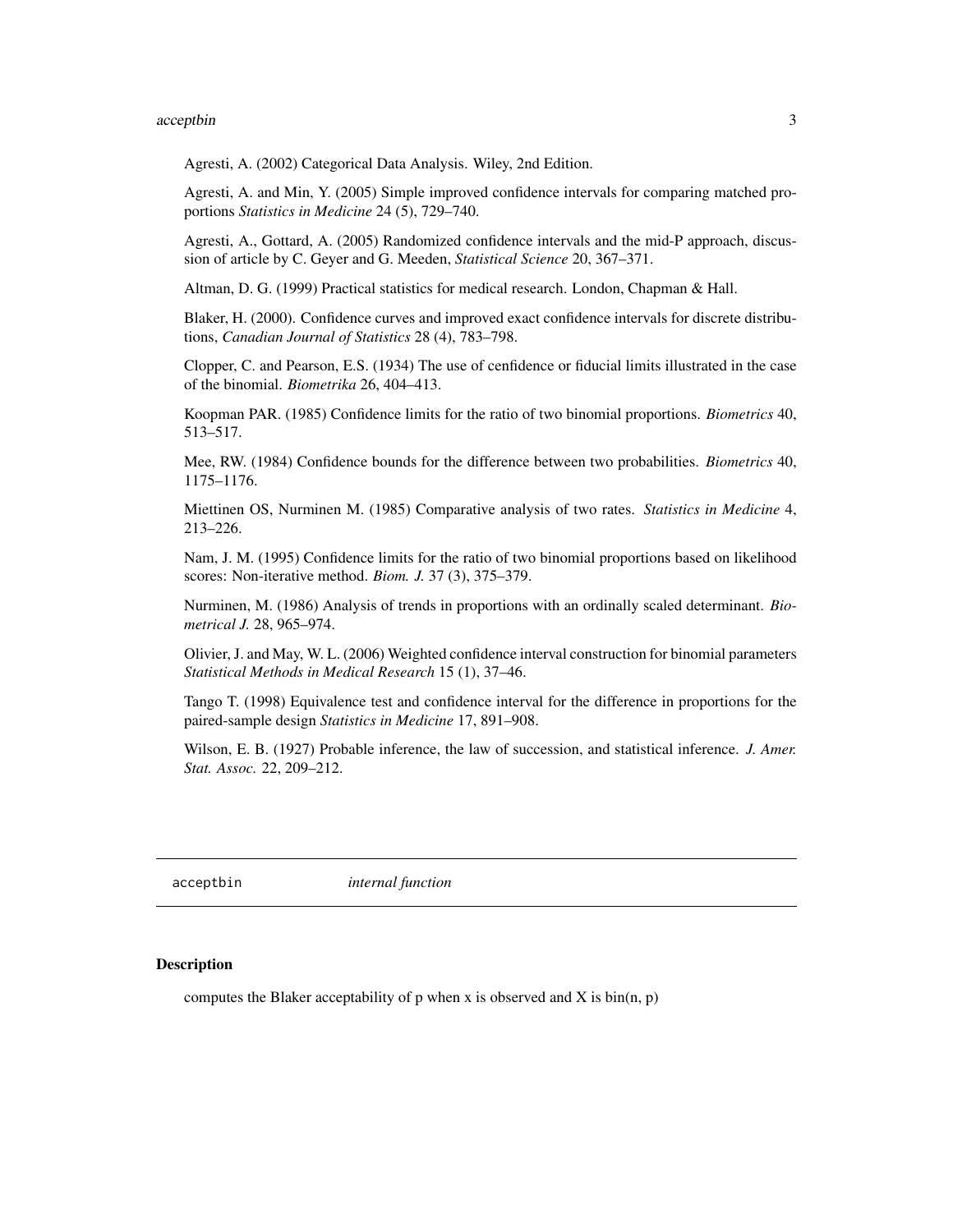<span id="page-3-0"></span>

Agresti-Coull add-4 CI for a binomial proportion, based on adding 2 successes and 2 failures before computing the Wald CI. The CI is truncated, when it overshoots the boundary

#### Usage

add4ci(x, n, conf.level)

# Arguments

| X          | number of successes    |
|------------|------------------------|
| n          | number of trials       |
| conf.level | confidence coefficient |

## Value

A list with class '"htest"' containing the following components:

| conf.int | The confidence intervall for the proportion |
|----------|---------------------------------------------|
| estimate | The estimator for the proportion            |

#### References

Agresti, A., Coull, B. (1998) Approximate is better than exact for interval estimation of binomial proportions. *The American Statistician* 52, 119–126.

Agresti, A., Caffo, B.(2000) Simple and effective confidence intervals for proportions and difference of proportions result from adding two successes and two failures. *The American Statistician* 54 (4), 280–288.

# Examples

 $add4ci(x = 15, n = 112, conf.level = 0.95)$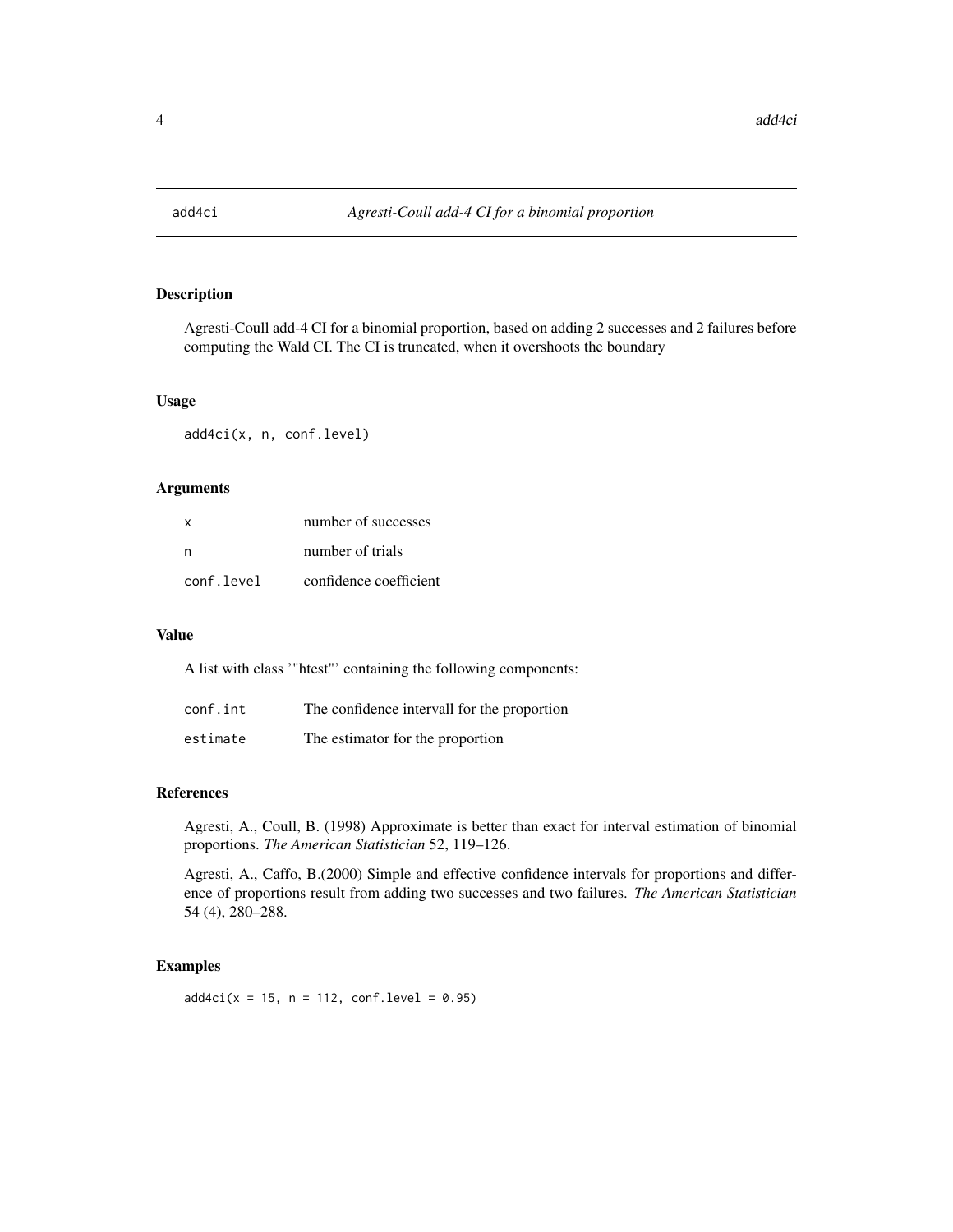<span id="page-4-0"></span>addz2ci *Agresti-Coull CI for a binomial proportion based on adding z^2/2 successes and z^2/2 failures before computing the Wald CI*

#### Description

Agresti-Coull CI for a binomial proportion based on adding z^2/2 successes and z^2/2 failures before computing the Wald CI. The CI is truncated, when it overshoots the boundary.

# Usage

addz2ci(x, n, conf.level)

#### Arguments

| x          | number of successes    |
|------------|------------------------|
| n          | number of trials       |
| conf.level | confidence coefficient |

#### Value

A list with class '"htest"' containing the following components:

| conf.int | The confidence intervall for the proportion |
|----------|---------------------------------------------|
| estimate | The estimator for the proportion            |

# References

Agresti, A., Coull, B. (1998): Approximate is better than exact for interval estimation of binomial proportions. *The American Statistician* 52, 119–126.

#### Examples

 $addz2ci(x = 15, n = 112, conf.level = 0.95)$ 

# Description

Blaker's exact CI for a binomial proportion

#### Usage

blakerci(x, n, conf.level, tolerance=1e-05)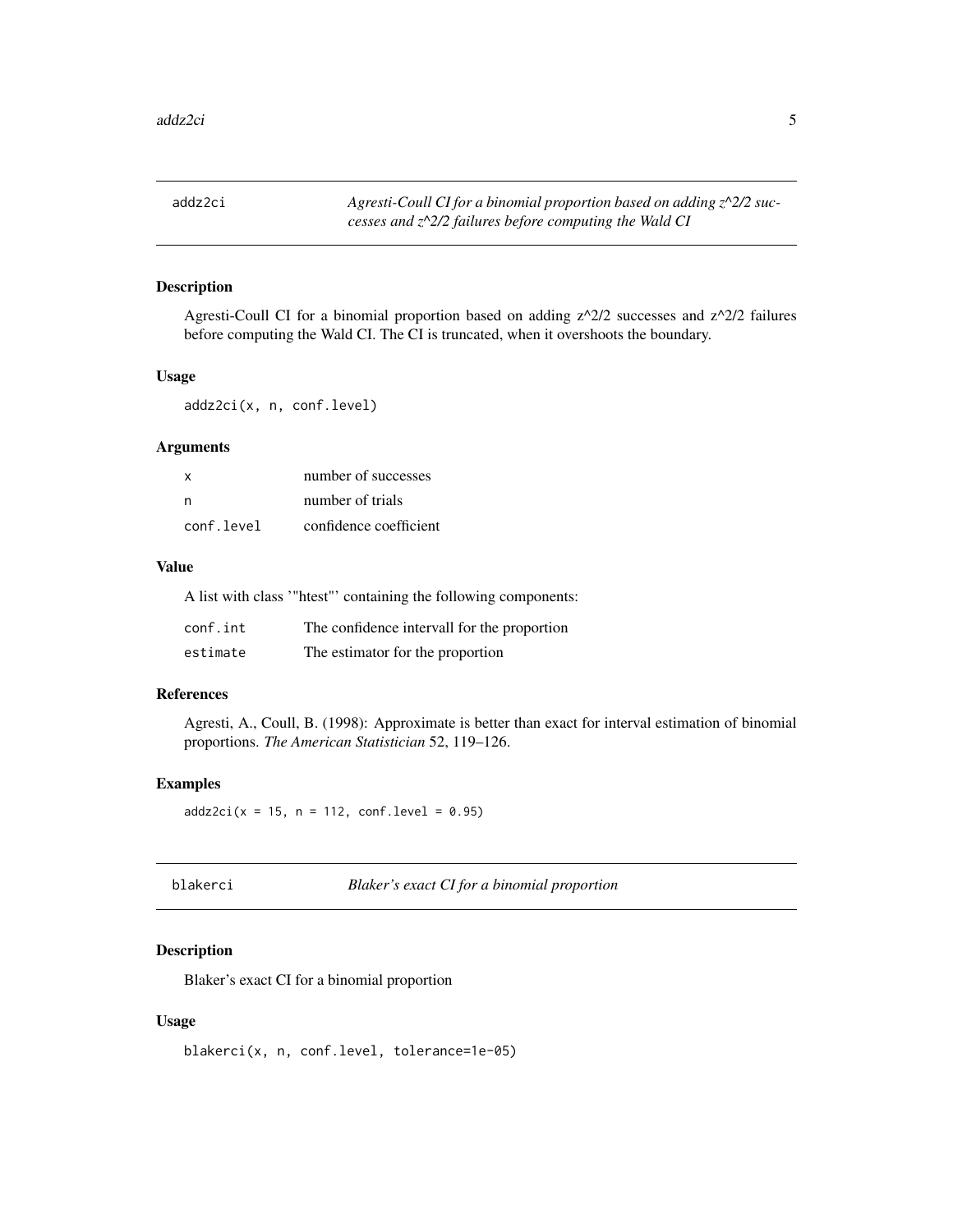#### Arguments

| x          | Number of successes |
|------------|---------------------|
| n          | Total sample size   |
| conf.level | Confidence level    |
| tolerance  | default tolerance   |

# Value

|          | A list with class "htest" containing the following components: |
|----------|----------------------------------------------------------------|
| conf.int | The confidence intervall for the proportion                    |

# References

Blaker, H. (2000). Confidence curves and improved exact confidence intervals for discrete distributions, *Canadian Journal of Statistics* 28 (4), 783–798

diffci.bayes *Bayesian confidence interval for different of independent proportions*

# Description

Approximate Bayesian confidence interval for different of proportions using simulation method

# Usage

diffci.bayes(x1,n1,x2,n2,a,b,c,d,conf.level, nsim)

# Arguments

| x1             | Binomial variate group 1               |
|----------------|----------------------------------------|
| n1             | Sample size group 1                    |
| x <sub>2</sub> | Binomial variate group 2               |
| n2             | Sample size group 2                    |
| a              | beta prior for x1                      |
| b              | beta prior for x2                      |
| C              | beta prior for n1                      |
| d              | beta prior for n2                      |
| conf.level     | confidence level                       |
| nsim           | number of simulations with default 10M |

# Value

Confidence interval with given confidence level.

<span id="page-5-0"></span>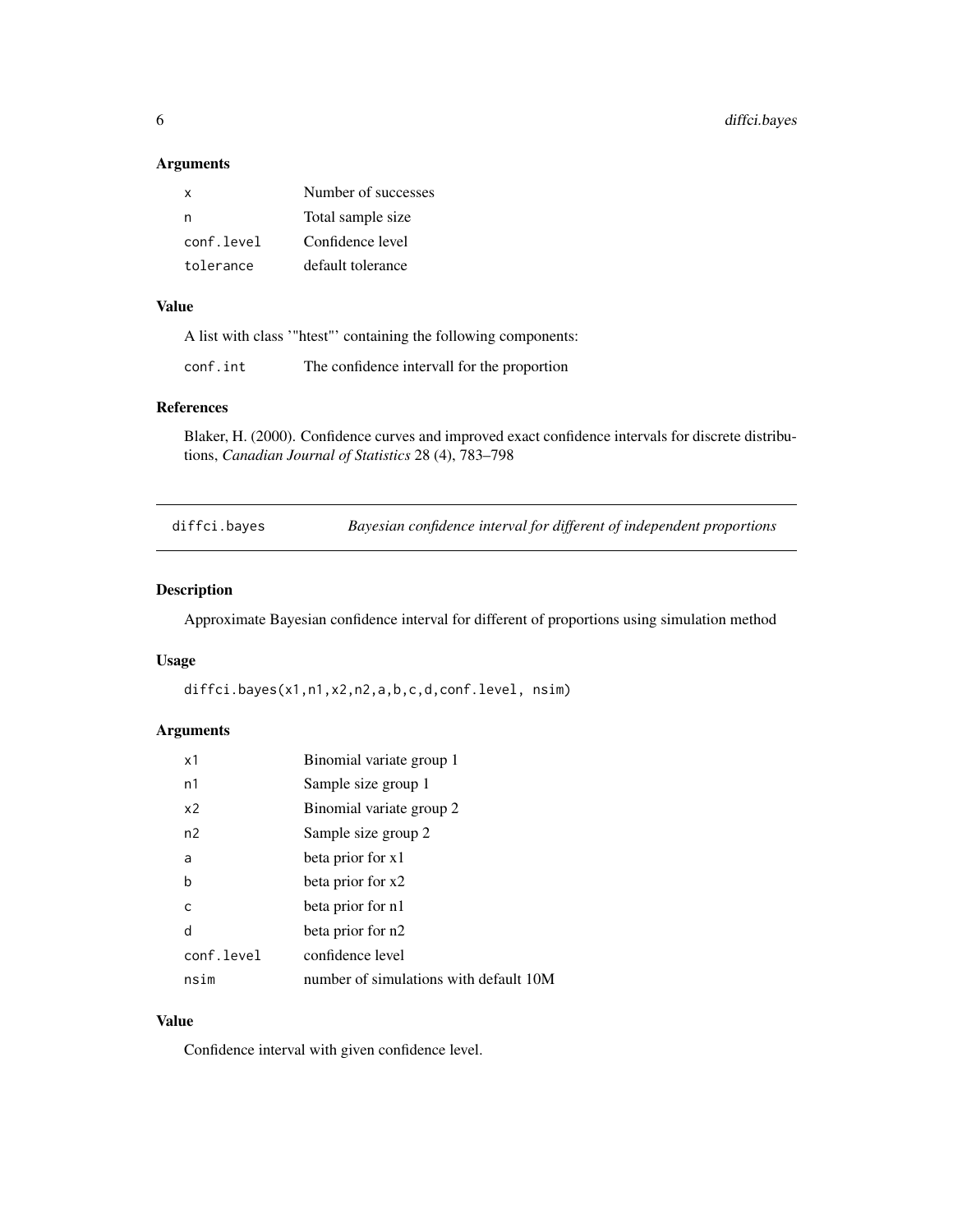# <span id="page-6-0"></span>diffci.bayes.hpd 7

# References

Agresti, A. (2002) Categorical Data Analysis. Wiley, 2nd Edition.

| diffci.bayes.hpd | Bayesian HPD confidence interval for different of independent pro- |
|------------------|--------------------------------------------------------------------|
|                  | portions                                                           |

# Description

Approximate Bayesian HPD confidence interval for different of proportions using independent priors

# Usage

diffci.bayes.hpd(x1,n1,x2,n2,a,b,c,d,conf.level)

# Arguments

| x1           | Binomial variate group 1 |
|--------------|--------------------------|
| n1           | Sample size group 1      |
| x2           | Binomial variate group 2 |
| n2           | Sample size group 2      |
| a            | beta prior for x1        |
| h            | beta prior for x2        |
| $\mathsf{C}$ | beta prior for n1        |
| d            | beta prior for n2        |
| conf.level   | confidence level         |

# Value

Confidence interval with given confidence level.

#### References

Agresti, A. (2002) Categorical Data Analysis. Wiley, 2nd Edition.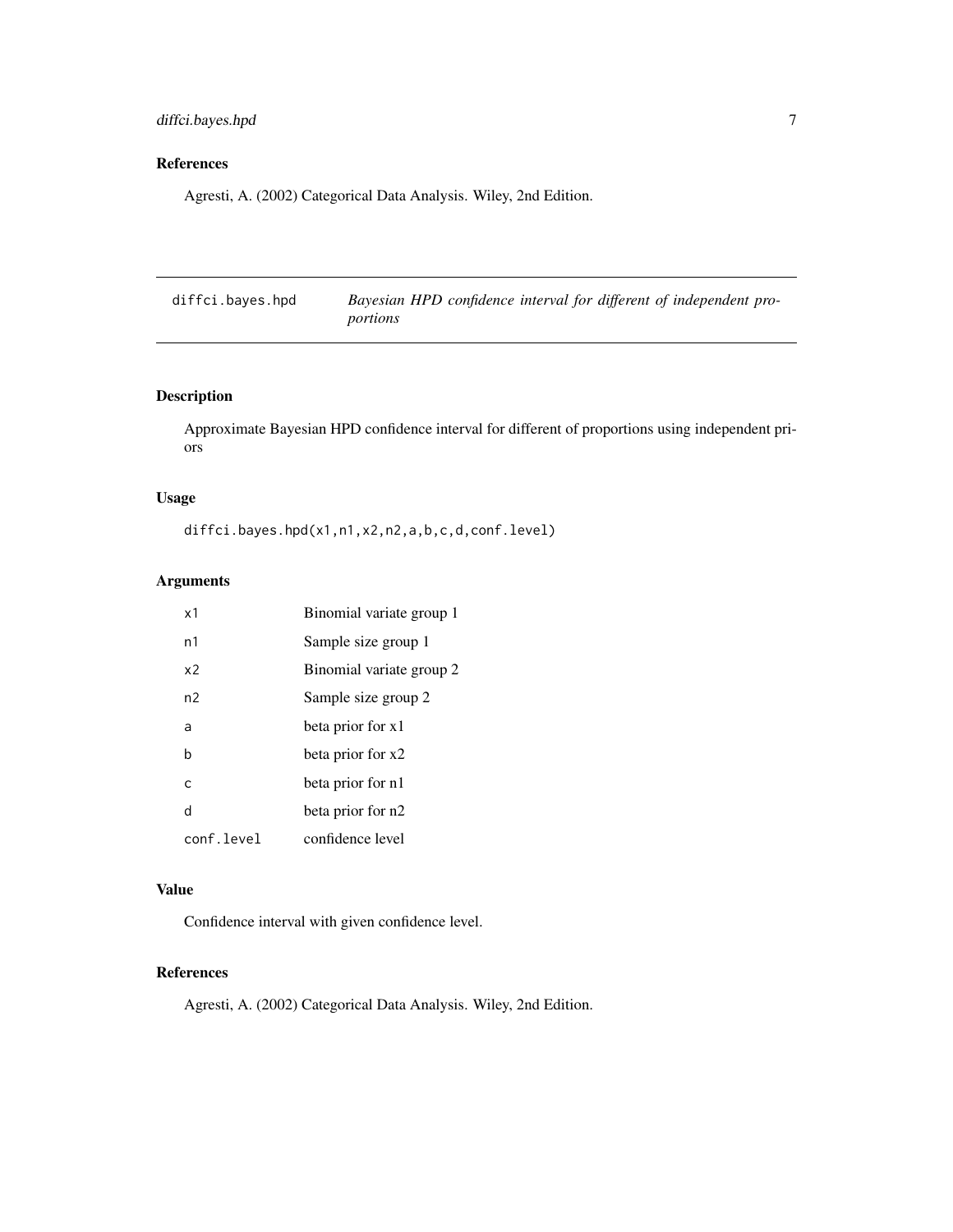<span id="page-7-0"></span>

Adjusted Wald interval for a difference of proportions with matched pairs. This is the interval called Wald+2 in Agresti and Min (2005). Adds 0.5 to each cell before constructing the Wald CI

# Usage

diffpropci.mp(b, c, n, conf.level)

#### Arguments

| h          | off-diag count                      |
|------------|-------------------------------------|
| C          | off-diag count                      |
| n          | sample size                         |
| conf.level | confidence coefficient $1 - \alpha$ |

# Details

The interval is truncated, when it overshoots the boundary

# Value

A list with class '"htest"' containing the following components:

| conf.int | a confidence interval for the difference in proportions. |  |  |  |  |  |
|----------|----------------------------------------------------------|--|--|--|--|--|
|----------|----------------------------------------------------------|--|--|--|--|--|

estimate estimated difference in proportions

#### References

Agresti, A. and Min, Y. (2005) Simple improved confidence intervals for comparing matched proportions. *Statistics in Medicine* 24 (5), 729–740.

#### Examples

diffpropci.mp( $b = 40$ ,  $c = 20$ ,  $n = 160$ , conf.level = 0.95)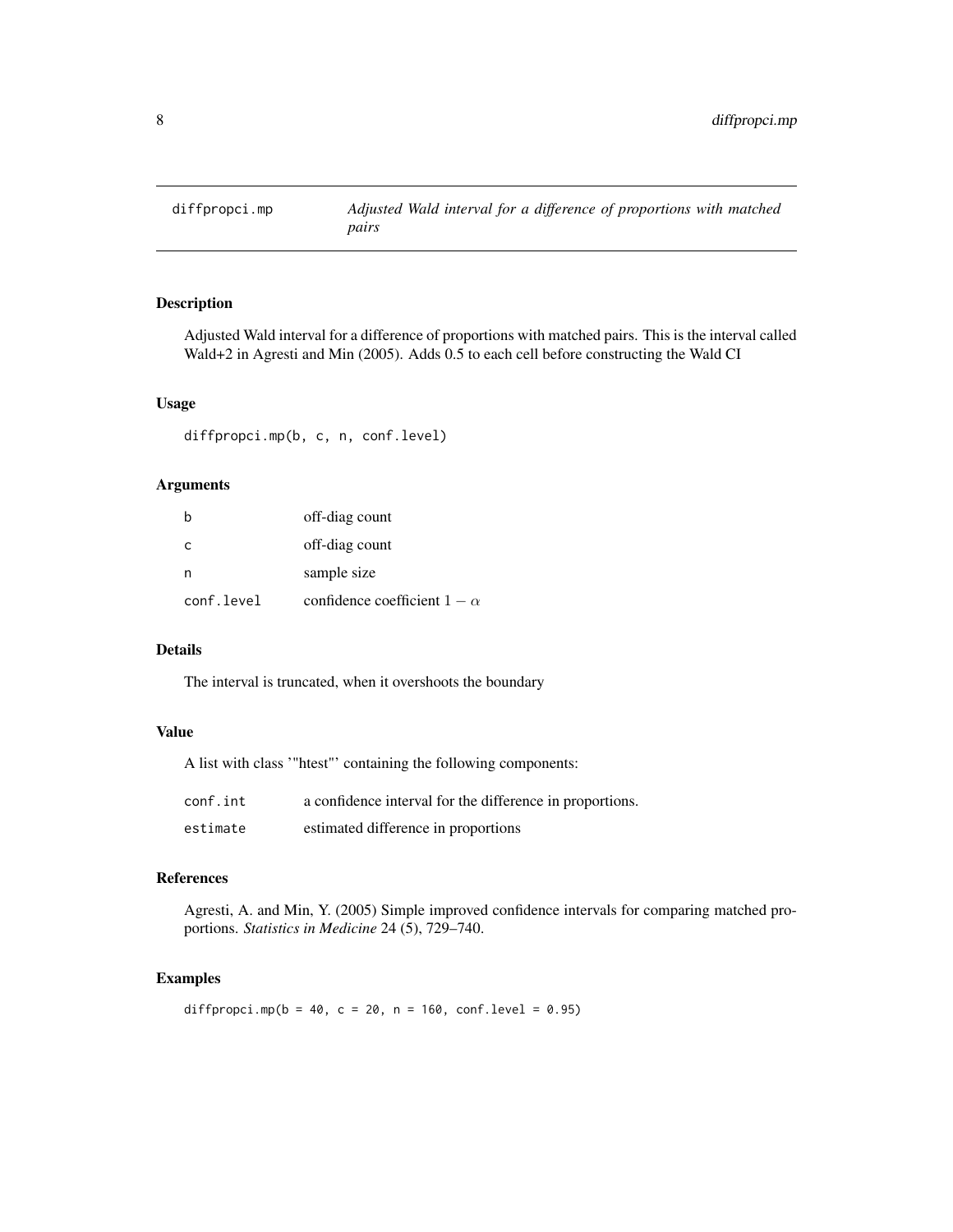<span id="page-8-0"></span>diffpropci.Wald.mp *Wald interval for a difference of proportions with matched pairs*

#### Description

Wald interval for a difference of proportions with matched pairs.

# Usage

```
diffpropci.Wald.mp(b, c, n, conf.level)
```
#### Arguments

| h            | off-diag count         |
|--------------|------------------------|
| $\mathsf{C}$ | off-diag count         |
| n            | sample size            |
| conf.level   | confidence coefficient |

#### Details

The interval is truncated, when it overshoots the boundary

# Value

|          | A list with class "hest" containing the following components: |
|----------|---------------------------------------------------------------|
| conf.int | a confidence interval for the difference in proportions.      |
| estimate | estimated difference in proportions c-b/n                     |

# References

D. G. Altman (1999) Practical statistics for medical research. London, Chapman & Hall

# Examples

diffpropci.Wald.mp( $b = 3$ ,  $c = 9$ ,  $n = 32$ , conf.level = 0.95)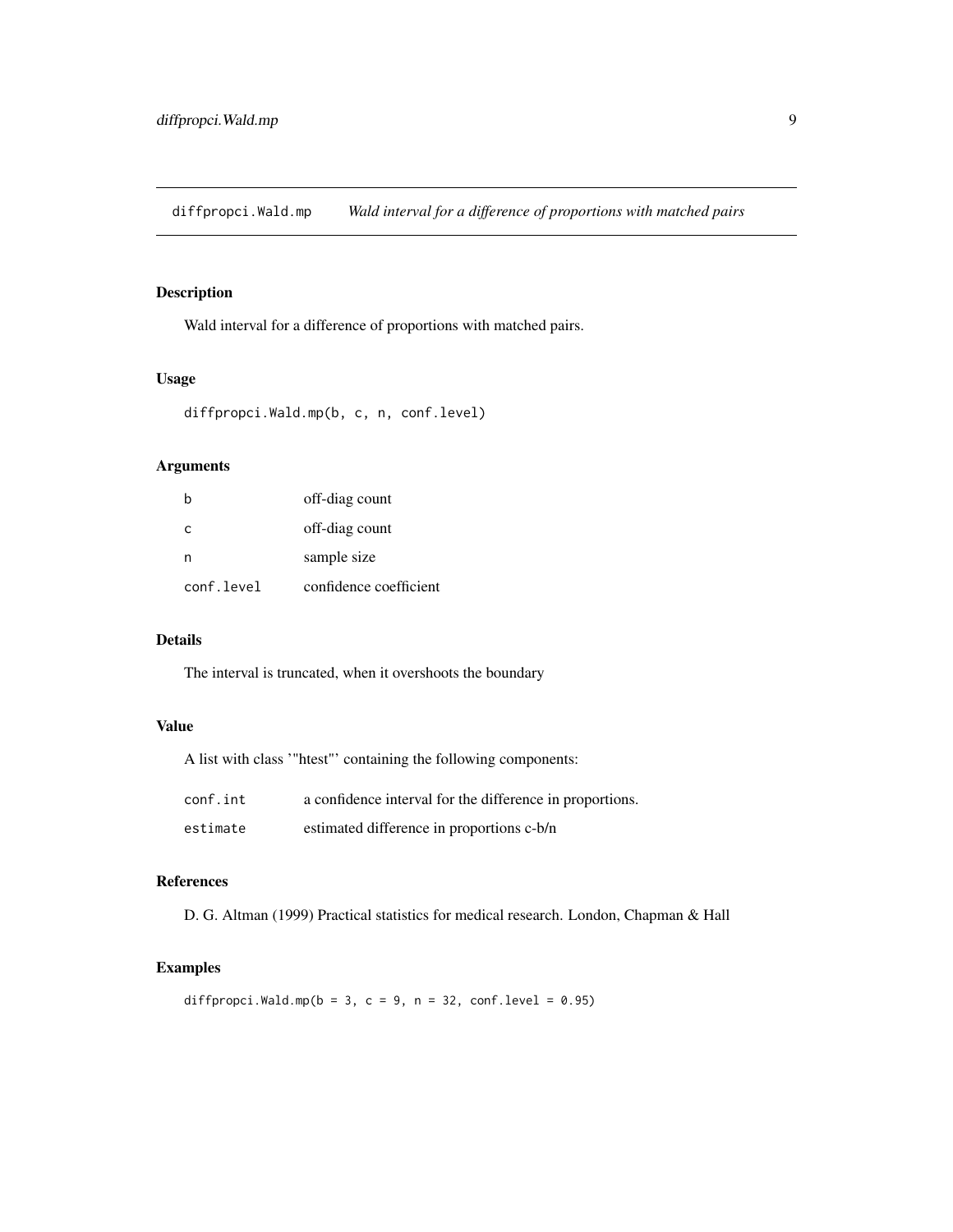<span id="page-9-0"></span>

Score interval for difference of proportions and independent samples (p1 - p2)

#### Usage

diffscoreci(x1, n1, x2, n2, conf.level)

#### Arguments

| x1             | success counts in sample 1 |
|----------------|----------------------------|
| n1             | sample size in sample 1    |
| x <sub>2</sub> | success counts in sample 2 |
| n <sub>2</sub> | sample size in sample 2    |
| conf.level     | confidence coefficient     |

# Value

A list with class '"htest"' containing the following components:

conf.int a confidence interval for the difference in proportions.

# References

Agresti, A. (2002) Categorical Data Analysis. Wiley, 2nd Edition.

Mee, RW. (1984) Confidence bounds for the difference between two probabilities. *Biometrics* 40, 1175–1176.

Miettinen OS, Nurminen M. (1985) Comparative analysis of two rates. *Statistics in Medicine* 4, 213–226.

Nurminen, M. (1986) Analysis of trends in proportions with an ordinally scaled determinant. *Biometrical J.* 28, 965–974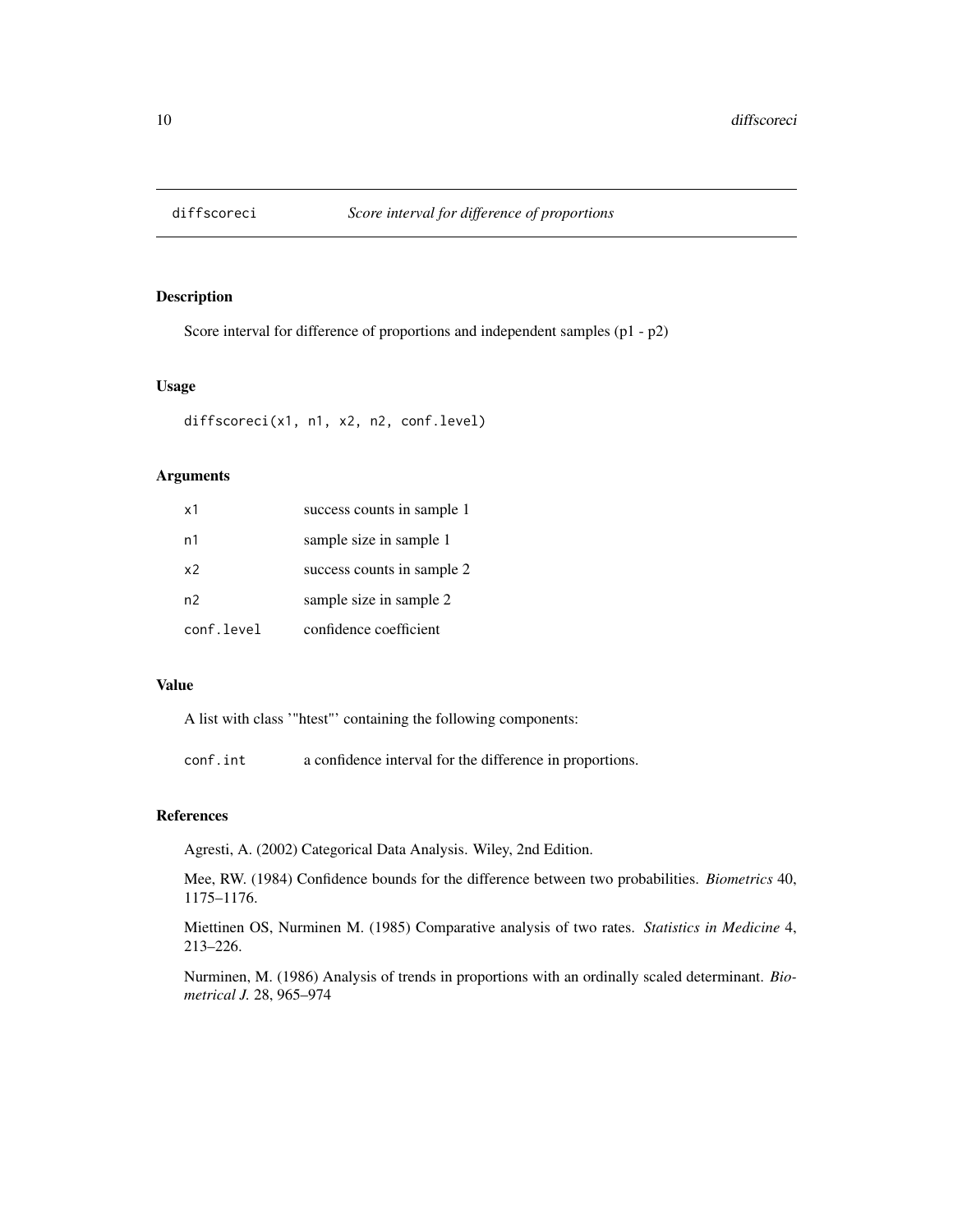<span id="page-10-0"></span>

Clopper-Pearson exact CI

# Usage

exactci(x, n, conf.level)

# Arguments

| x          | Number of successes |
|------------|---------------------|
| n          | Total sample size   |
| conf.level | Confidence level    |

### Value

A list with class '"htest"' containing the following components:

conf.int a confidence interval for the proportion

# References

Clopper, C. and Pearson, E.S. (1934) The use of confidence or fiducial limits illustrated in the case of the binomial. *Biometrika* 26, 404–413.

limit *internal function*

# Description

internal function of orscoreci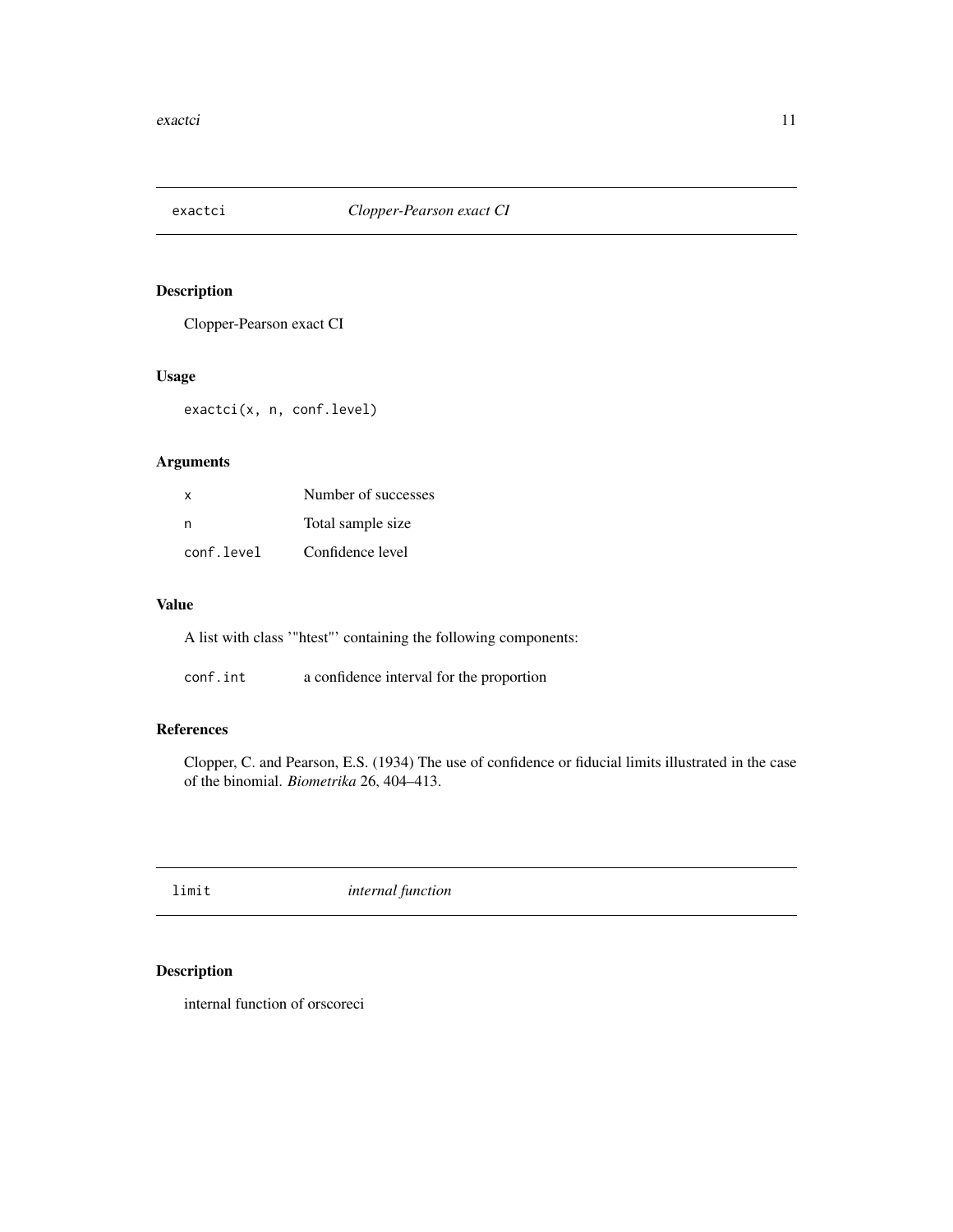<span id="page-11-0"></span>

mid-P confidence interval adaptation of the Clopper-Pearson interval

#### Usage

midPci(x, n, conf.level)

#### Arguments

| x          | number of successes    |
|------------|------------------------|
| n          | number of trials       |
| conf.level | confidence coefficient |

#### Value

A list with class '"htest"' containing the following components:

conf.int a confidence interval for the difference in proportions.

#### References

Agresti, A., Gottard, A. (2005) Randomized confidence intervals and the mid-P approach, discussion of article by C. Geyer and G. Meeden, *Statistical Science* 20, 367–371.

# Examples

 $midPci(x = 15, n = 112, conf.level = 0.95)$ 

| oddsratioci.mp | Adapted binomial score confidence interval for the subject-specific |  |
|----------------|---------------------------------------------------------------------|--|
|                | odds ratio with matched pairs                                       |  |

# Description

Adapted binomial score confidence interval for the subject-specific odds ratio with matched pairs. This uses the Wilson score CI for a binomial parameter with the off-diagonal counts.

#### Usage

```
oddsratioci.mp(b, c, conf.level)
```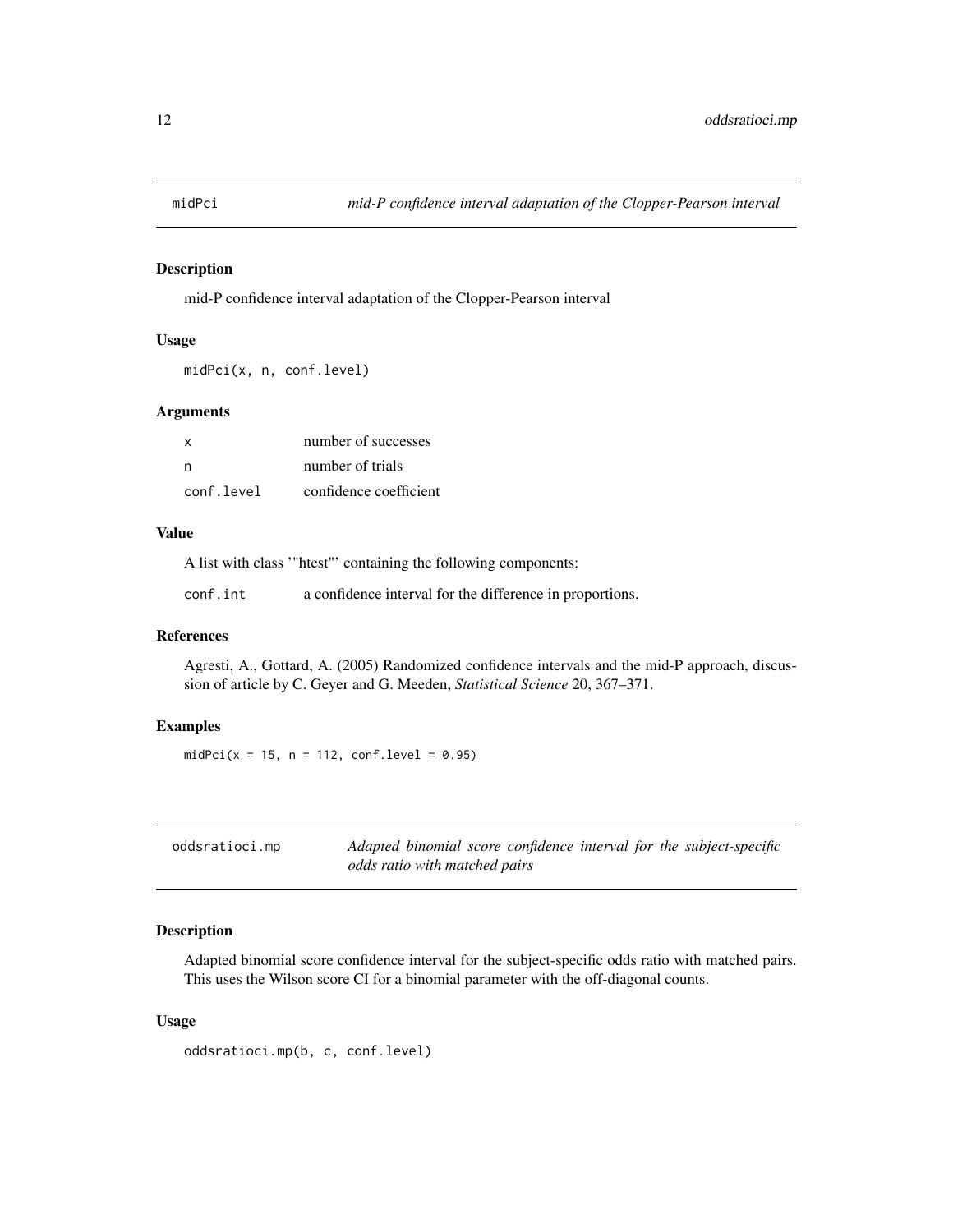# <span id="page-12-0"></span>orci.bayes 13

#### Arguments

| b          | off-diagonal count     |
|------------|------------------------|
| C.         | off-diagonal count     |
| conf.level | confidence coefficient |

# Value

A list with class '"htest"' containing the following components:

conf.int a confidence interval for the difference in proportions.

# References

A. Agresti and Y. Min, (2005) Simple improved confidence intervals for comparing matched proportions. *Statistics in Medicine* 24 (5), 729–740.

# Examples

oddsratioci.mp( $b = 40$ ,  $c = 20$ , conf.level = 0.95)

|  | orci.bayes |  |
|--|------------|--|
|  |            |  |

Bayesian tail confidence interval for an odds ratio

# Description

Approximate Bayesian tail confidence interval for an odds ratio using simulation method

#### Usage

orci.bayes(x1,n1,x2,n2,a,b,c,d,conf.level, nsim)

# Arguments

| x1             | Binomial variate group 1               |
|----------------|----------------------------------------|
| n1             | Sample size group 1                    |
| x <sub>2</sub> | Binomial variate group 2               |
| n2             | Sample size group 2                    |
| a              | beta prior for x1                      |
| b              | beta prior for x2                      |
| C              | beta prior for n1                      |
| d              | beta prior for n2                      |
| conf.level     | confidence level                       |
| nsim           | number of simulations with default 10M |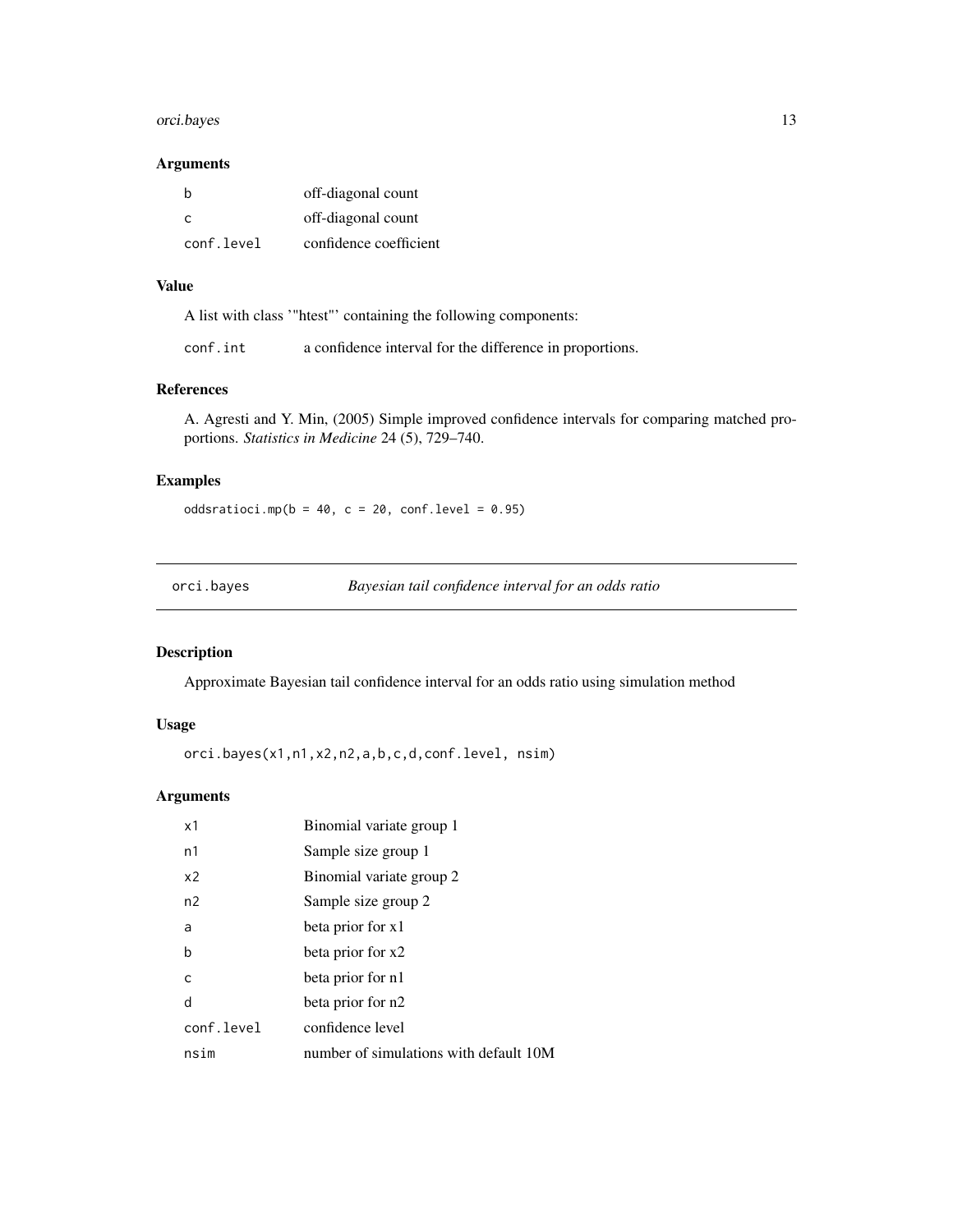#### <span id="page-13-0"></span>14 orscoreci

# Value

Confidence interval for an odds ratio with given confidence level.

# References

Agresti, A. (2002) Categorical Data Analysis. Wiley, 2nd Edition.

| orscoreci | score confidence interval for an odds ratio in a $2x^2$ table $[p](1-$ |
|-----------|------------------------------------------------------------------------|
|           | $p1)/(p2(1-p2))$                                                       |

# Description

score confidence interval for an odds ratio in a  $2x2$  table  $[p1(1-p1)/(p2(1-p2))]$ 

#### Usage

orscoreci(x1, n1, x2, n2, conf.level)

# Arguments

| x1             | number of successes in sample 1     |
|----------------|-------------------------------------|
| n1             | sample size in sample 1             |
| x <sub>2</sub> | number of successes in sample 2     |
| n <sub>2</sub> | sample size in sample 2             |
| conf.level     | confidence coefficient $1 - \alpha$ |

#### Value

A list with class '"htest"' containing the following components:

conf.int a confidence interval for the difference in proportions.

#### References

Cornfield, J. (1956) A statistical problem arising from retrospective studies. In Neyman J. (ed.), *Proceedings of the third Berkeley Symposium on Mathematical Statistics and Probability* 4, pp. 135–148.

Miettinen O. S., Nurminen M. (1985) Comparative analysis of two rates. *Statistics in Medicine* 4, 213–226.

Agresti, A. 2002. Categorical Data Analysis. Wiley, 2nd Edition.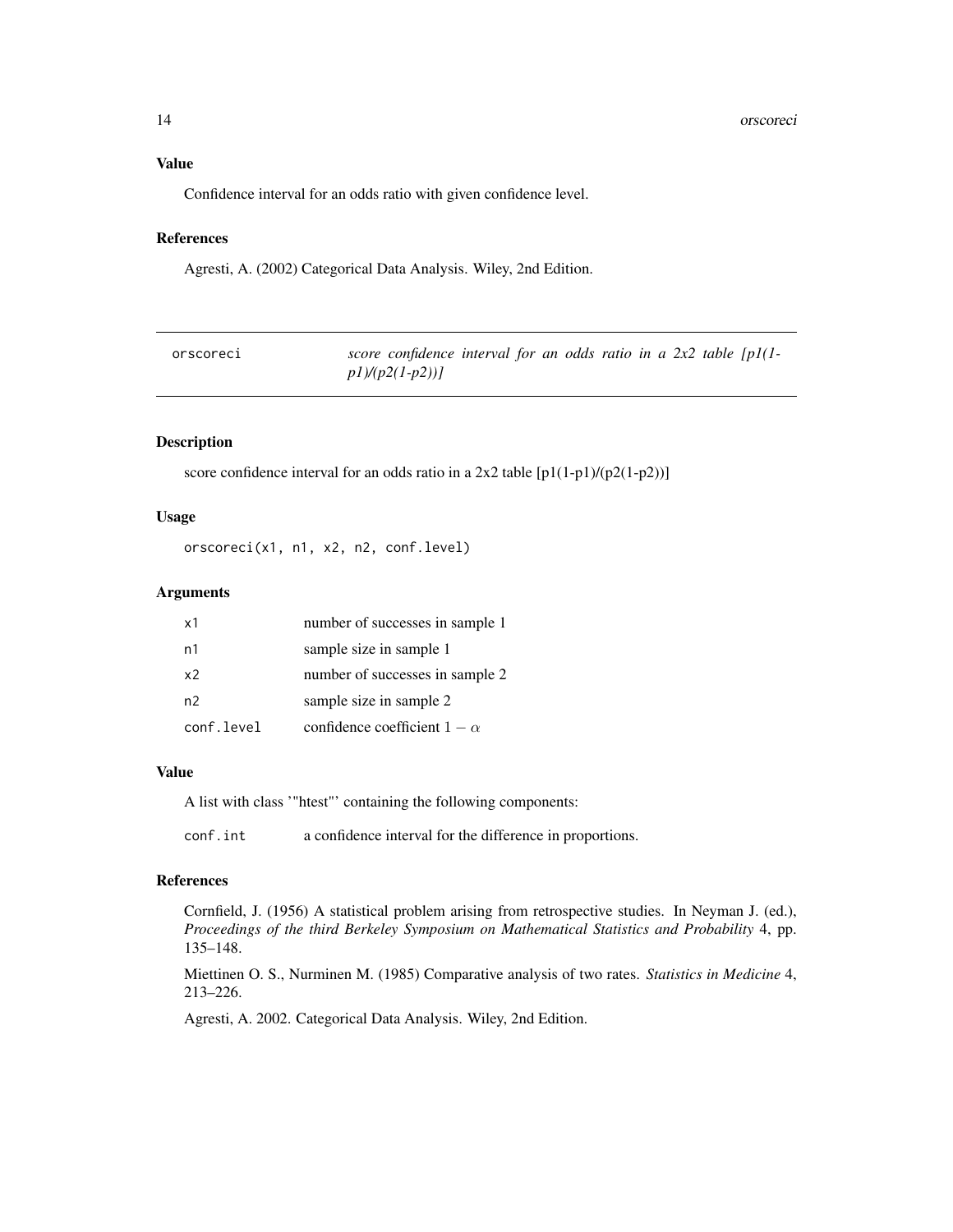<span id="page-14-0"></span>

score confidence interval for the relative risk in a 2x2 table

#### Usage

```
riskscoreci(x1, n1, x2, n2, conf.level)
```
#### **Arguments**

| x1             | number of successes in sample 1     |
|----------------|-------------------------------------|
| n1             | sample size in sample 1             |
| x <sub>2</sub> | number of successes in sample 2     |
| n2             | sample size in sample 2             |
| conf.level     | confidence coefficient $1 - \alpha$ |

#### Value

A list with class '"htest"' containing the following components:

conf.int a confidence interval for the difference in proportions.

#### References

Nam, J. M. (1995) Confidence limits for the ratio of two binomial proportions based on likelihood scores: Non-iterative method. *Biom. J.* 37 (3), 375–379.

Koopman PAR. (1985) Confidence limits for the ratio of two binomial proportions. *Biometrics* 40, 513–517.

Miettinen OS, Nurminen M. (1985) Comparative analysis of two rates. *Statistics in Medicine* 4, 213–226.

Nurminen, M. (1986) Analysis of trends in proportions with an ordinally scaled determinant. *Biometrical J* 28, 965–974

Agresti, A. (2002) Categorical Data Analysis. Wiley, 2nd Edition.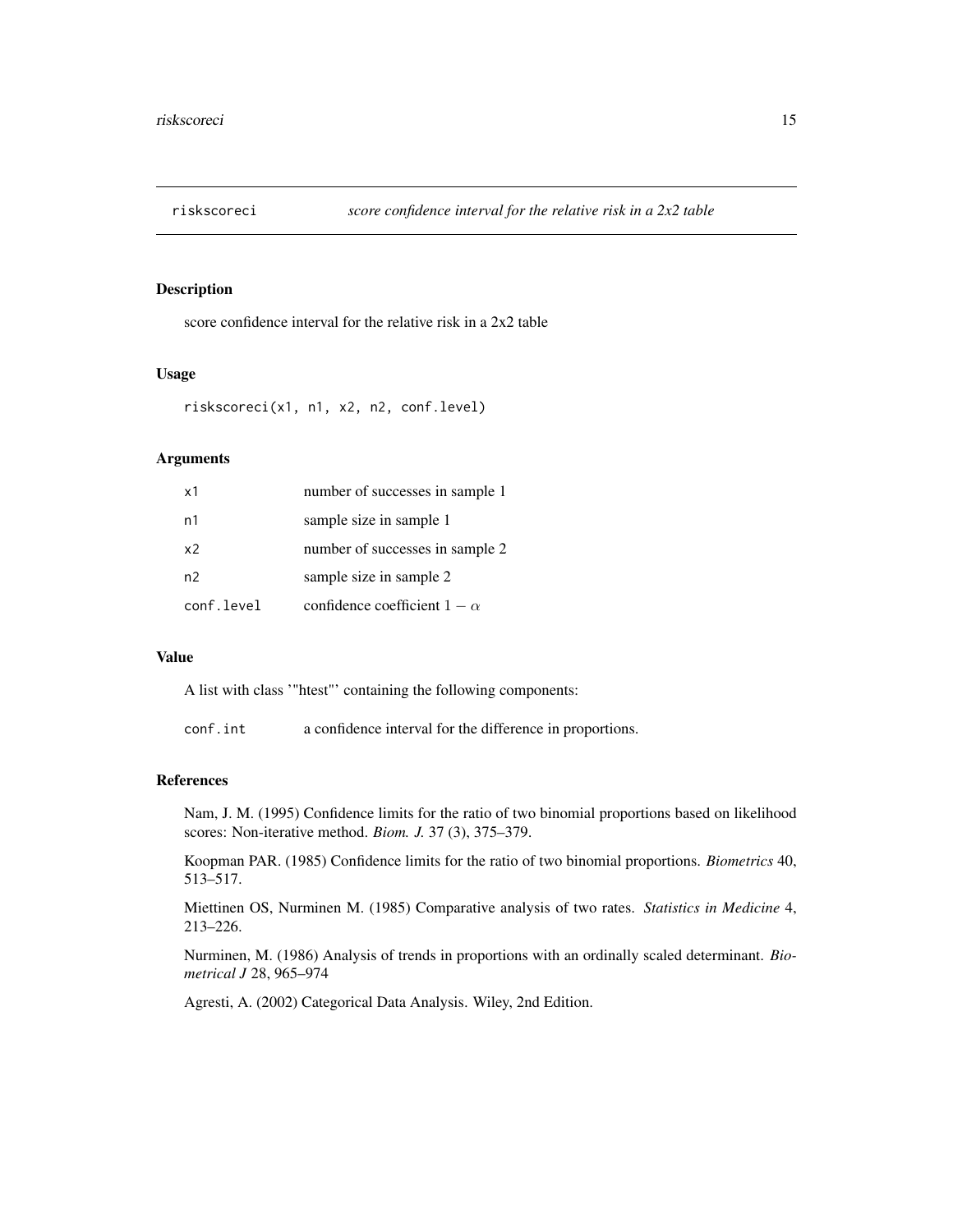<span id="page-15-0"></span>

Approximate Bayesian tail confidence interval for the relative risk using simulation method

#### Usage

rrci.bayes(x1,n1,x2,n2,a,b,c,d,conf.level, nsim)

# Arguments

| x1             | Binomial variate group 1               |
|----------------|----------------------------------------|
| n1             | Sample size group 1                    |
| x <sub>2</sub> | Binomial variate group 2               |
| n <sub>2</sub> | Sample size group 2                    |
| a              | beta prior for x1                      |
| b              | beta prior for x2                      |
| C              | beta prior for n1                      |
| d              | beta prior for n2                      |
| conf.level     | confidence level                       |
| nsim           | number of simulations with default 10M |

#### Value

Confidence interval for the relative risk with given confidence level.

### References

Agresti, A. (2002) Categorical Data Analysis. Wiley, 2nd Edition.

| scoreci | Wilson's confidence interval for a single proportion |
|---------|------------------------------------------------------|
|---------|------------------------------------------------------|

# Description

Wilson's confidence interval for a single proportion. Score CI based on inverting the asymptotic normal test using the null standard error

#### Usage

scoreci(x, n, conf.level)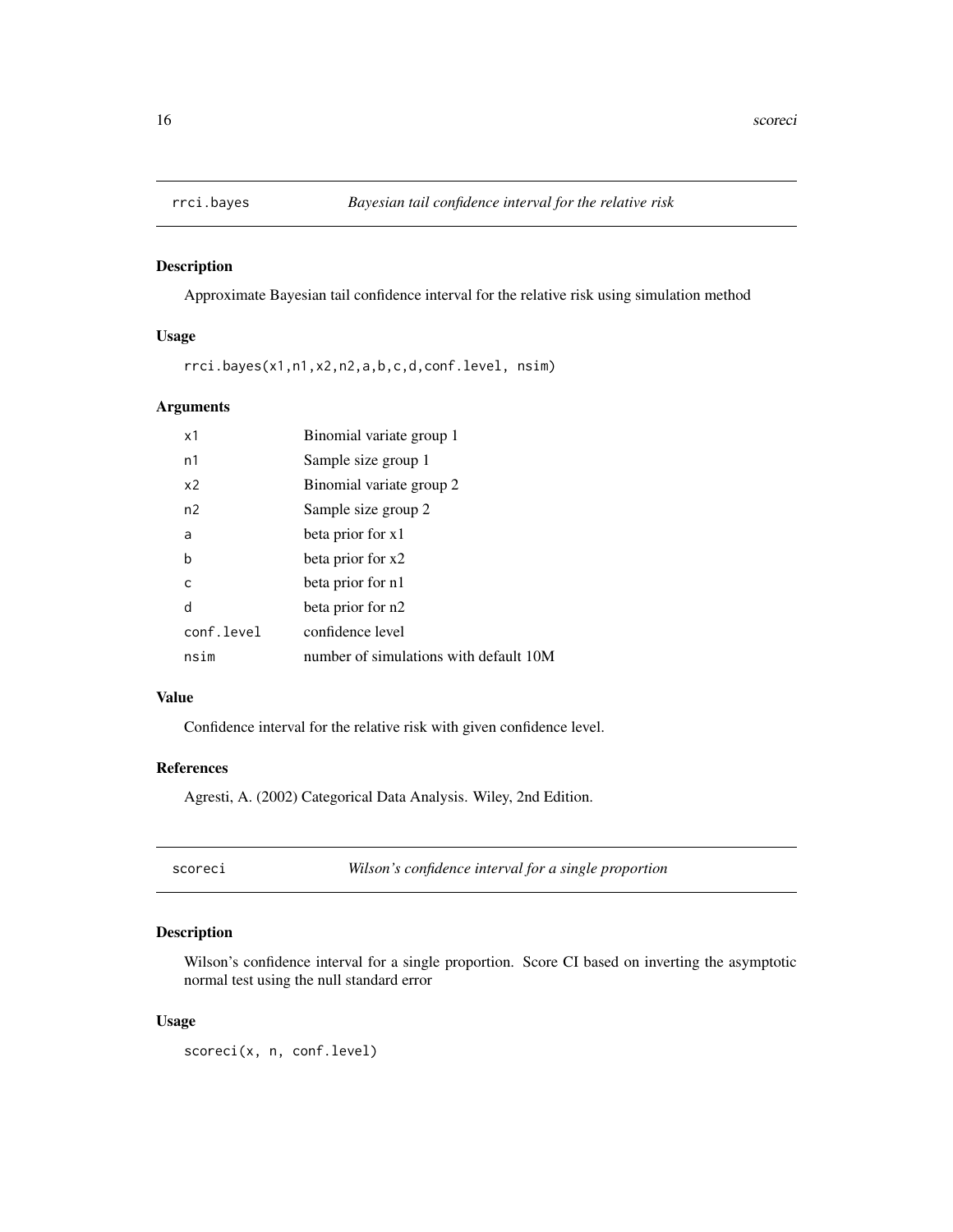# <span id="page-16-0"></span>scoreci.mp 17

#### Arguments

| x          | Number of successes |
|------------|---------------------|
| n          | Total sample size   |
| conf.level | Confidence level    |

# Value

|          | A list with class "htest" containing the following components: |
|----------|----------------------------------------------------------------|
| conf.int | a confidence interval for the difference in proportions.       |

#### References

Wilson, E.B. (1927) Probable inference, the law of succession, and statistical inference *J. Amer. Stat. Assoc* 22, 209–212

| scoreci.mp | Tango's score confidence interval for a difference of proportions with |
|------------|------------------------------------------------------------------------|
|            | <i>matched pairs</i>                                                   |

# Description

Tango's score confidence interval for a difference of proportions with matched pairs

#### Usage

```
scoreci.mp(b, c, n, conf.level)
```
#### Arguments

| b          | off-diagonal count     |
|------------|------------------------|
| C          | off-diagonal count     |
| n          | sample size            |
| conf.level | confidence coefficient |

#### Value

A list with class '"htest"' containing the following components:

conf.int a confidence interval for the difference in proportions.

# References

Agresti, A. and Min, Y. (2005) Simple improved confidence intervals for comparing matched proportions *Statistics in Medicine* 24 (5), 729–740.

Tango T. (1998) Equivalence test and confidence interval for the difference in proportions for the paired-sample design *Statistics in Medicine* 17, 891–908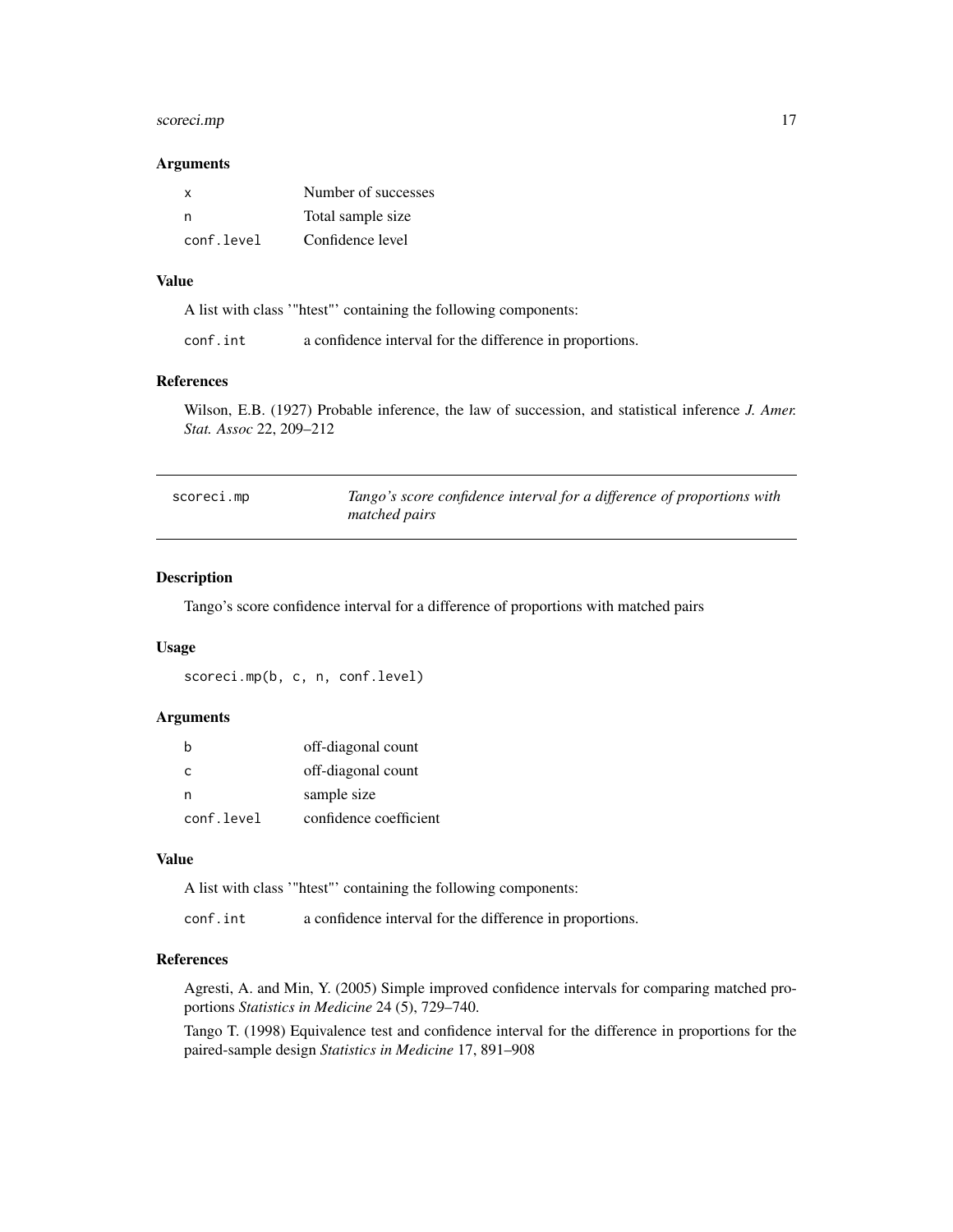#### Examples

```
scoreci.mp(b = 40, c = 20, n = 160, conf.level = 0.95)
```

| wald2ci | Wald interval with the possibility to adjust according to Agresti, Caffo |
|---------|--------------------------------------------------------------------------|
|         | (2000) for difference in proportions and independent samples.            |

# Description

Wald interval with the possibility to adjust according to Agresti, Caffo (2000) for difference in proportions and independent samples. The Agresti-Caffo interval adds 1 to x1 and x2 and adds 2 to n1 and n2.

#### Usage

wald2ci(x1, n1, x2, n2, conf.level, adjust)

#### Arguments

| x1             | success counts in sample 1                                                                   |
|----------------|----------------------------------------------------------------------------------------------|
| n1             | sample size in sample 1                                                                      |
| x <sub>2</sub> | success counts in sample 2                                                                   |
| n <sub>2</sub> | sample size in sample 2                                                                      |
| conf.level     | confidence coefficient                                                                       |
| adjust         | option to adjust the Wald interval to the Agresti-Caffo interval for better perfor-<br>mance |

#### Details

If adjust=AC is chosen, the standard Wald interval is modified to the Agresti-Caffo adjusted CI (American Statistician, 2000)

#### Value

A list with class '"htest"' containing the following components: conf.int a confidence interval for the difference in proportions. estimate estimated difference in proportions

# References

Agresti, A. (2002) Categorical Data Analysis. Wiley, 2nd Edition. Agresti, A., Caffo, B.(2000) Simple and effective confidence intervals for proportions and difference of proportions result from adding two successes and two failures. *The American Statistician* 54 (4), 280–288.

<span id="page-17-0"></span>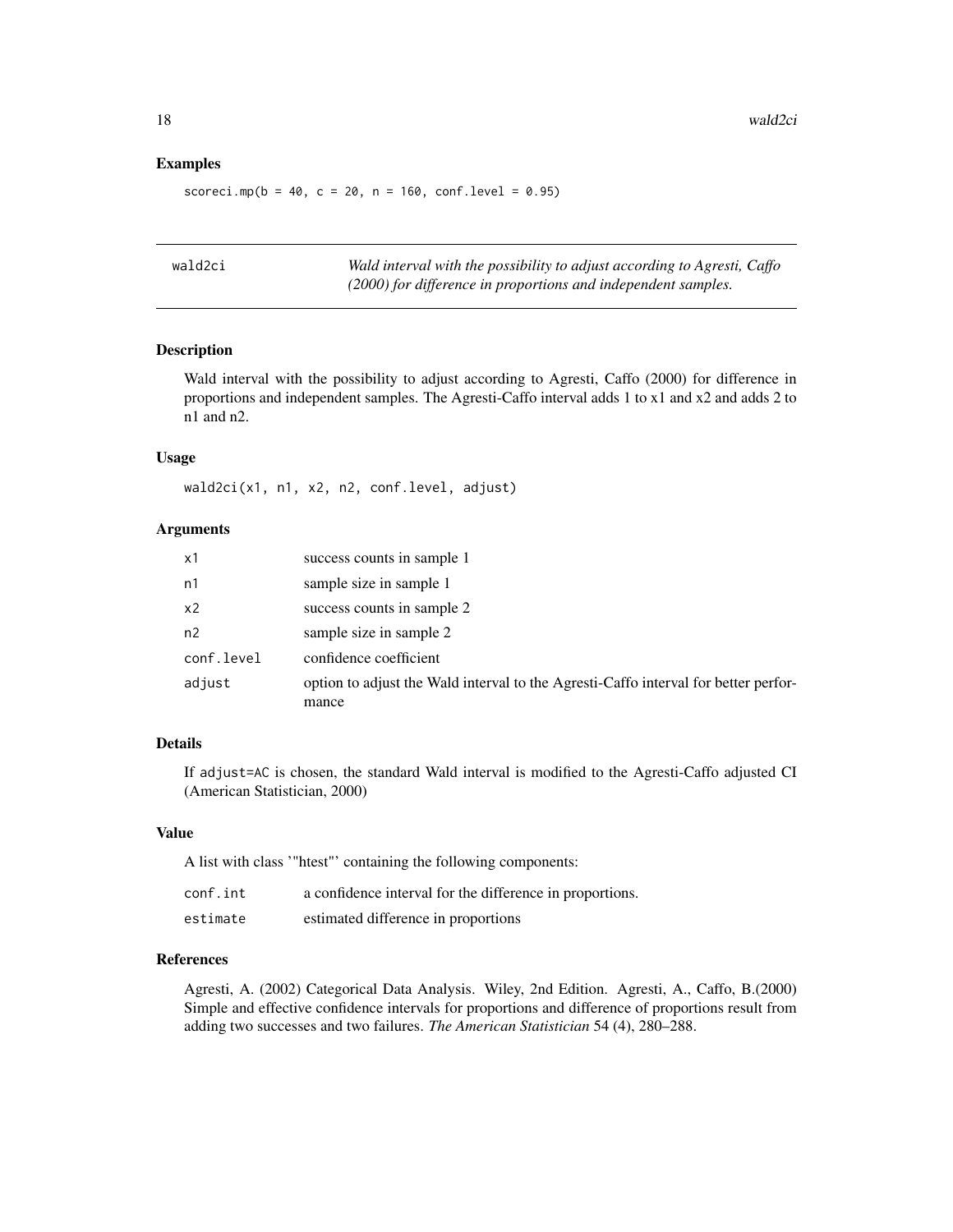<span id="page-18-0"></span>

internal function of diffscoreci